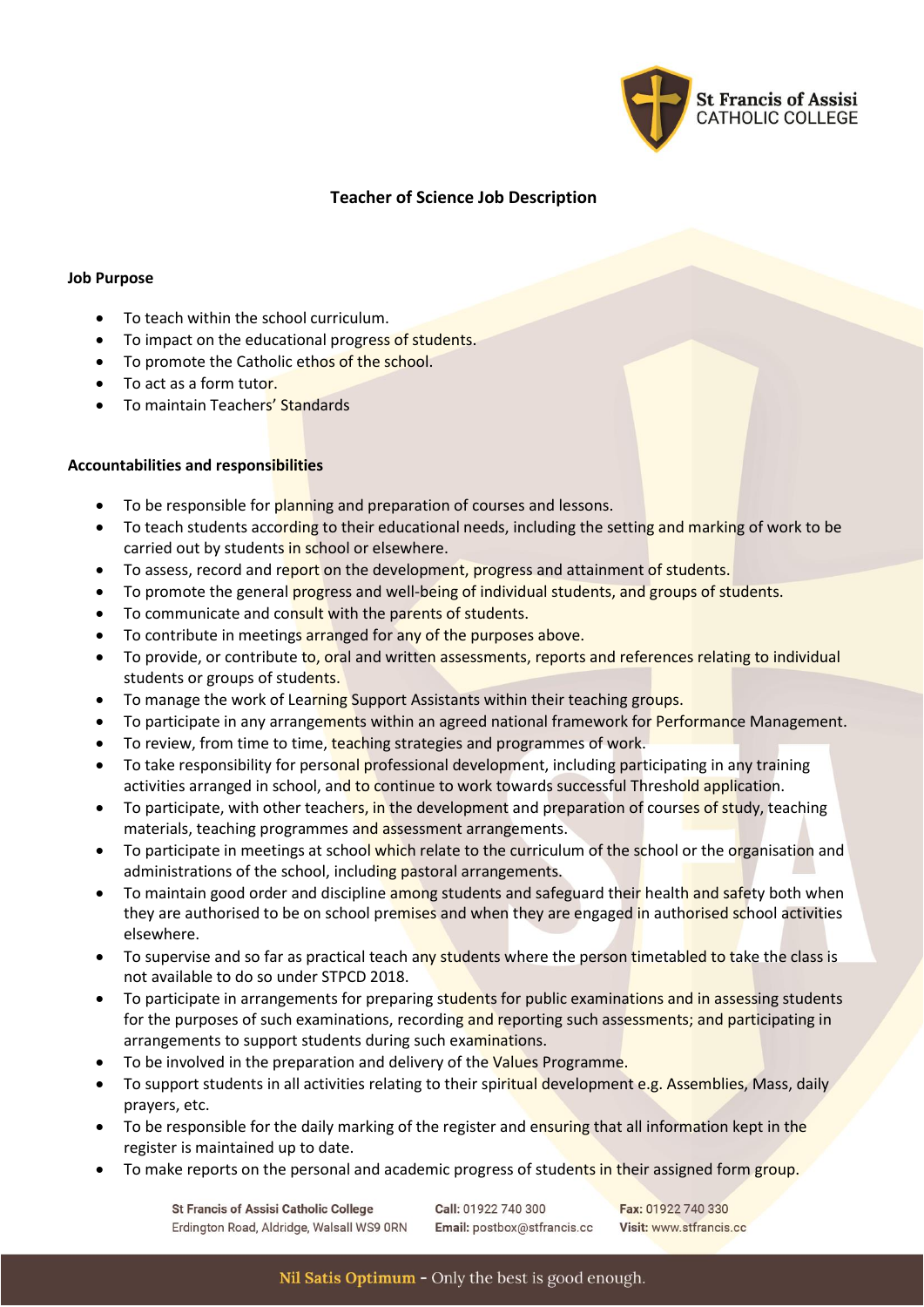

- To communicate individual student needs to relevant staff.
- To communicate with the parents of students in assigned form groups and co-operate with outside agencies as appropriate in association with the HAL.
- To provide guidance and advice to students on educational and social matters as appropriate including information about the source of more expert advice on specific questions.
- To attend calendared meetings of the relevant Year Group, including Parents' Consultation Evenings.
- To carry out a share of supervisory duties in accordance with published schedules and as directed by the Headteacher to ensure the Health and Safety of all members of the school community.
- To carry out all reasonable duties as directed by the Headteacher.

The above responsibilities are in accordance with the requirements of the School Teachers Pay and Conditions Document (STPCD) 2018 and subsequent Orders in terms of duties and working time, also any local agreements, LEA circulars and guidelines giving interpretations of teachers' conditions of service.

## **Teacher of Science**

## **Person Specification**

| <b>Attributes</b>                                                               | <b>Essential /Desirable</b> |
|---------------------------------------------------------------------------------|-----------------------------|
| QTS status                                                                      | <b>Essential</b>            |
| Able to teach 11-18 at all abilities                                            | Desirable                   |
| Degree in Technology or related subject or<br>industry experience               | Essential                   |
| Enthusiastic about teaching Science,<br>hardworking and able to show initiative | Essential                   |
| Committed to support the Catholic ethos of<br>the school                        | Essential                   |
| Willing to work as part of a team                                               | Essential                   |
| <b>ICT literate</b>                                                             | Essential                   |
| Evidence of continuous professional<br>development                              | <b>Desirable</b>            |
| Experience of teaching A level students                                         | <b>Desirable</b>            |

**St Francis of Assisi Catholic College** Erdington Road, Aldridge, Walsall WS9 ORN Call: 01922 740 300 Email: postbox@stfrancis.cc Fax: 01922 740 330 Visit: www.stfrancis.cc